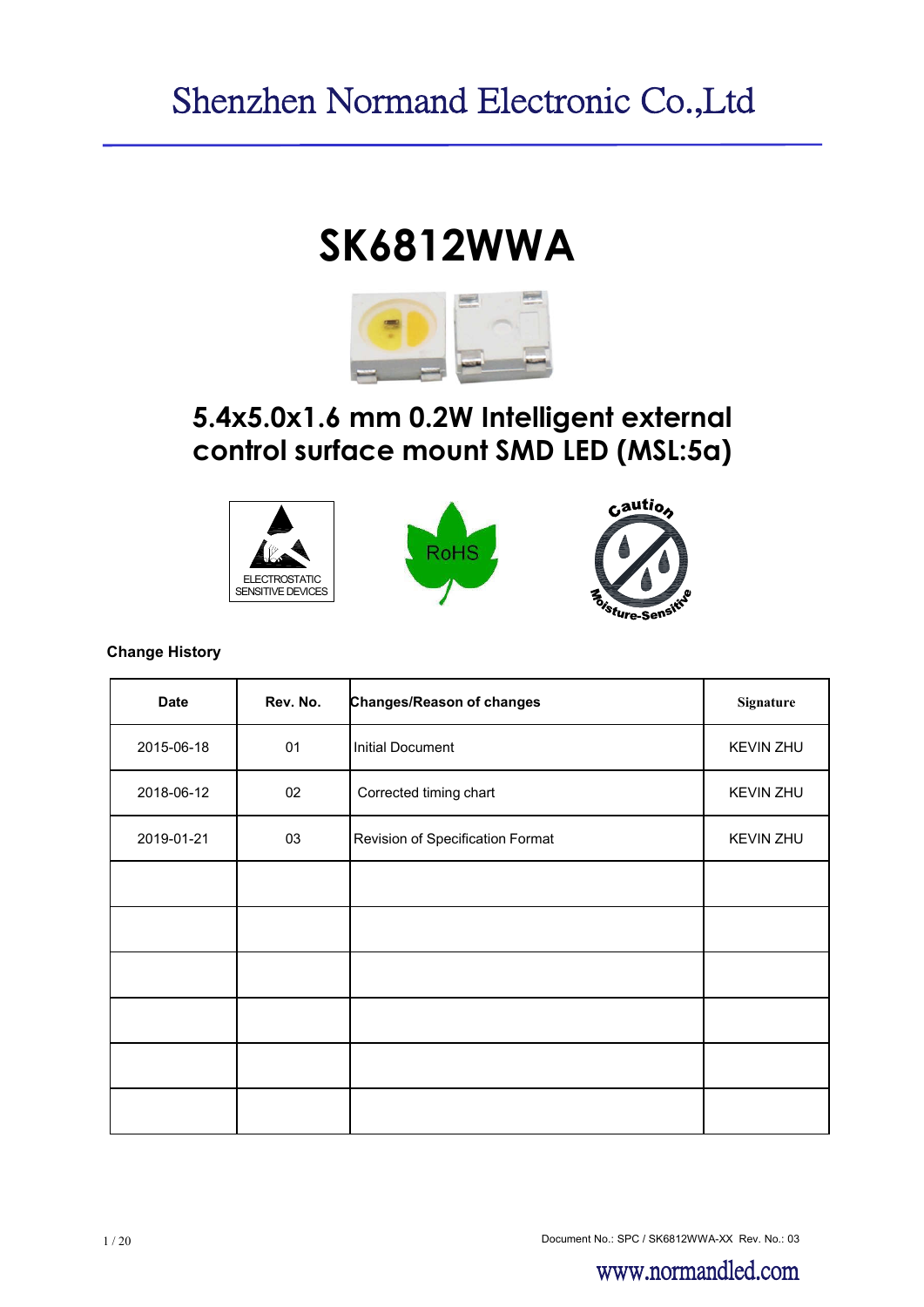# **CONTENTS**

| $2 \cdot$                                       |
|-------------------------------------------------|
| $3 \cdot$                                       |
| $4 \cdot$                                       |
| $5 \cdot$                                       |
| $6 \cdot$                                       |
|                                                 |
|                                                 |
|                                                 |
|                                                 |
|                                                 |
|                                                 |
| 13                                              |
|                                                 |
|                                                 |
|                                                 |
|                                                 |
|                                                 |
|                                                 |
|                                                 |
| Appendix 1 \ TOP SMD LED Application Notes15~20 |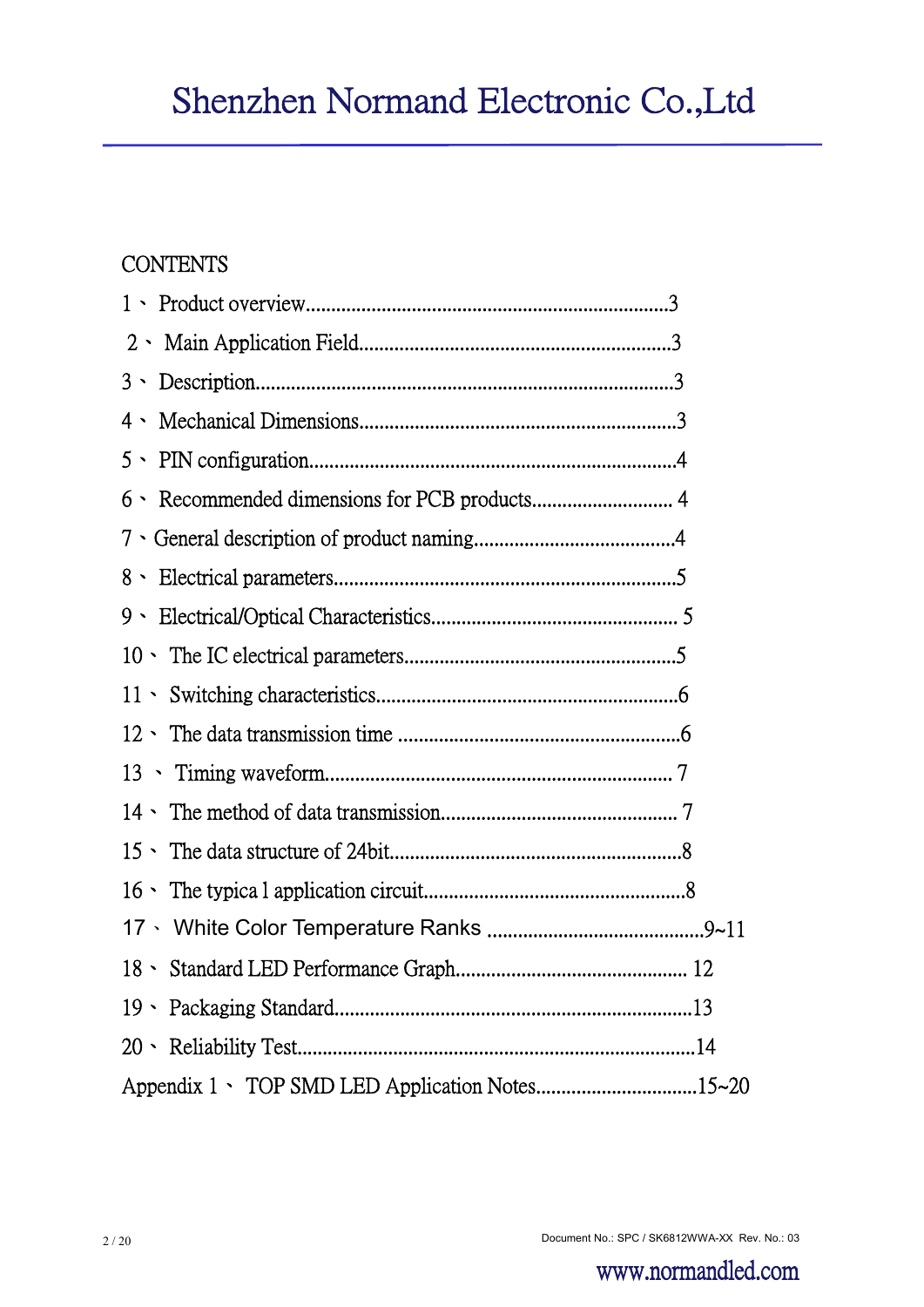#### **1. Product Overview :**

**SK6812WWA is a smart LED control circuit and light emitting circuit in one controlled LED source, which has the shape of a 5050 LED chip. Each lighting element is a pixel, and the intensities of the pixels are contained within the intelligent digital interface input. The output is driven by patented PWM technology, which effectively guarantees high consistency of the color of the pixels. The control circuit consists of a signal shaping amplification circuit, a built-in constant current circuit, and a high precision RC oscillator.**

**The data protocol being used is unipolar RZ communication mode. The 24-bit data is transmitted from the controller to DIN of the first element, and if it is accepted it is extracted pixel to pixel. After an internal data latch, the remaining data is passed through the internal amplification circuit and sent out on the DO port to the remaining pixels. The pixel is reset after the end of DIN. Using automatic shaping forwarding technology makes the number of cascaded pixels without signal transmission only limited by signal transmission speed.**

**The LED has a low driving voltage (which allows for environmental protection and energy saving), high brightness, scattering angle, good consistency, low power, and long life. The control circuit is integrated in the LED above.**

#### 2. **Main Application Field:**

● Full color LED string light, LED full color module, LED super hard and soft lights, LED guardrail **tube, LED appearance / scene lighting**

● **LED point light, LED pixel screen, LED shaped screen, a variety of electronic products, electrical equipment etc..**

#### 3. **Description:**

● **Top SMD internal integrated high quality external control line serial cascade constant current IC;** ● control circuit and the chip in SMD 5050 components, to form a complete control of pixel, color **mixing uniformity and consistency;**

●**built-in data shaping circuit, a pixel signal is received after wave shaping and output waveform distortion will not guarantee a line;**

●**The built-in power on reset and reset circuit, the power does not work;**

- ●**gray level adjusting circuit (256 level gray scale adjustable);**
- **red drive special treatment, color balance;**
- **line data transmission;**

● **plastic forward strengthening technology, the transmission distance between two points over 10M;**

●**Using a typical data transmission frequency of 800 Kbps, when the refresh rate of 30 frames per sec**

4. Mechanical Dimensions:







Notes:

1. All dimensions are in millimeters.

2. Tolerance is ±0.1mm unless otherwise noted

 $\overline{3/20}$  3/20 3/20 3/20 3/20 3/20 5  $\overline{1/3}$  Document No.: SPC / SK6812WWA-XX Rev. No.: 03

# www.normandled.com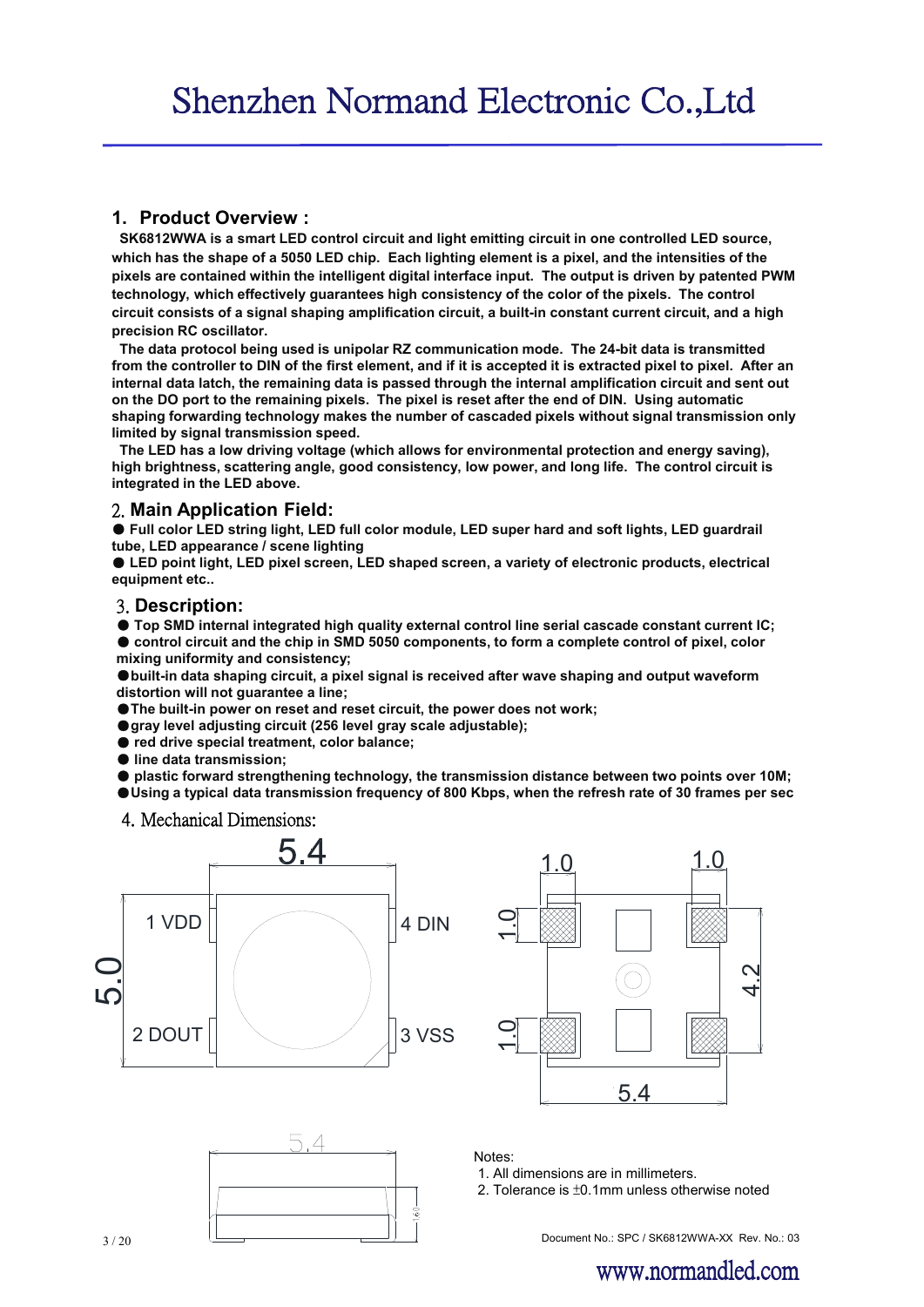# **5.** PIN configuration

| NO. | <b>Symbol</b> | <b>Function description</b> |  |  |  |  |
|-----|---------------|-----------------------------|--|--|--|--|
|     | VDD           | Power supply LED            |  |  |  |  |
|     | <b>DOUT</b>   | Control data signal output  |  |  |  |  |
|     | VSS           | Ground                      |  |  |  |  |
| 4   | DIN           | Control data signal input   |  |  |  |  |

# **6.** Recommended dimensions for PCB products



**7.** General description of product naming.



|                                                                                                   |                                                    | (3)                                                         |
|---------------------------------------------------------------------------------------------------|----------------------------------------------------|-------------------------------------------------------------|
| Series                                                                                            | IC series and current<br>code                      | Light color integration<br>code                             |
| The default is to<br>integrate the chip with<br>the IC in the<br>5.4x5.0x1.6mm package<br>outline | Refers to the 68 series IC<br>12MA current version | W: BW 6000-7000K<br>W: WS 2700-3200K<br>A: Amber 1800-2000K |

www.normandled.com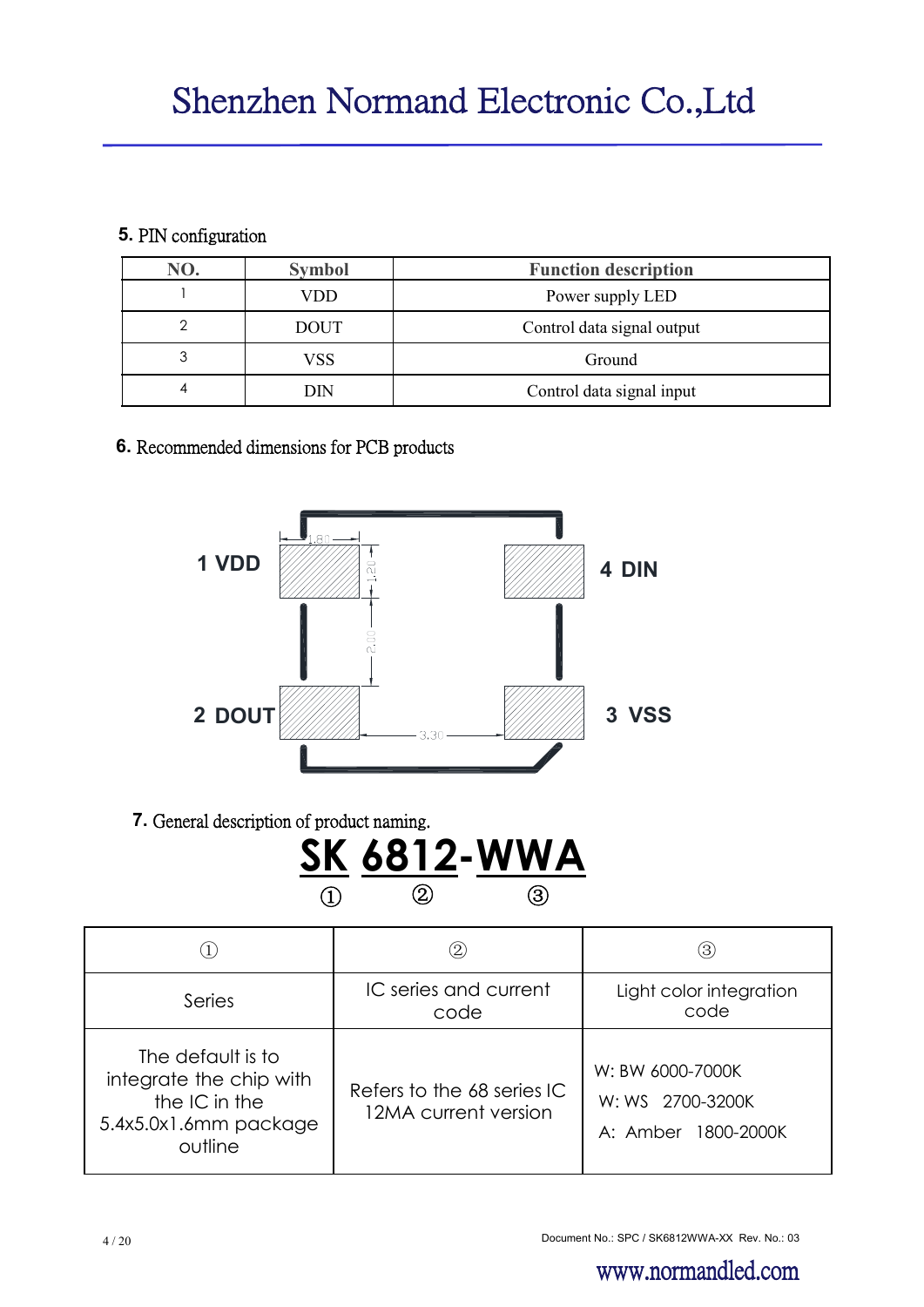# 8. Electrical Parameters (Ta=25℃,VSS=0V) :

| Parameter            | Symbol                      | Range               | Unit |
|----------------------|-----------------------------|---------------------|------|
| Power supply voltage | VDD                         | $+3.7 \sim +5.5$    | ν    |
| Logic input voltage  | $\mathsf{V}_{\mathsf{IN}}$  | $-0.5 \sim$ VDD+0.5 |      |
| Working temperature  | Topt                        | $-40$ $-+85$        | °C   |
| Storage temperature  | Tstg                        | $-50$ $-150$        | °C   |
| ESD pressure(HBM)    | $\mathsf{V}_{\mathsf{ESD}}$ | 4K                  | V    |
| ESD pressure(DM)     | $\mathsf{V}_{\mathsf{ESD}}$ | 200                 |      |

# **9.** Electrical/Optical Characteristics:

|                   | <b>SK6812WWA-XX</b> |             |                |                   |  |  |  |  |
|-------------------|---------------------|-------------|----------------|-------------------|--|--|--|--|
| Color             | wavelength          |             | 亮度 (mcd/lm)    |                   |  |  |  |  |
|                   | (nm)                | $CCT$ $(K)$ | Luminance(mcd) | luminous flux(Im) |  |  |  |  |
| <b>BLUE WHITE</b> |                     | 6000-7000   | 1500-2200      | $5.5 - 6.5$       |  |  |  |  |
| Amber             | 585-595             | 1800-2000   | 200-400        | $1.0 - 2.0$       |  |  |  |  |
| <b>WARM WHITE</b> |                     | 2600-3200   | 1500-2200      | $5.5 - 6.5$       |  |  |  |  |

# **10.** The IC electrical parameters (unless otherwise specified, TA=-20 ~ +70 °C, VDD=4.5 ~ 5.5V, VSS=0V):

| Parmeter                              | Symbol      | Min                  | <b>Typical</b> | Max                  | Unit   | Test conditions |
|---------------------------------------|-------------|----------------------|----------------|----------------------|--------|-----------------|
| The chip<br>supply voltage            | <b>VDD</b>  |                      | 5.2            |                      | V      |                 |
| The signal<br>input flip<br>threshold | VIH         | $0.7*$<br><b>VDD</b> |                |                      | V      | $VDD=5.0V$      |
|                                       | VIL         |                      |                | $0.3*V$<br><b>DD</b> | $\vee$ |                 |
| The frequency<br>of PWM               | <b>FPWM</b> |                      | 1.2            |                      | KHZ    |                 |
| Static power<br>consumption           | <b>IDD</b>  |                      | п              |                      | mA     |                 |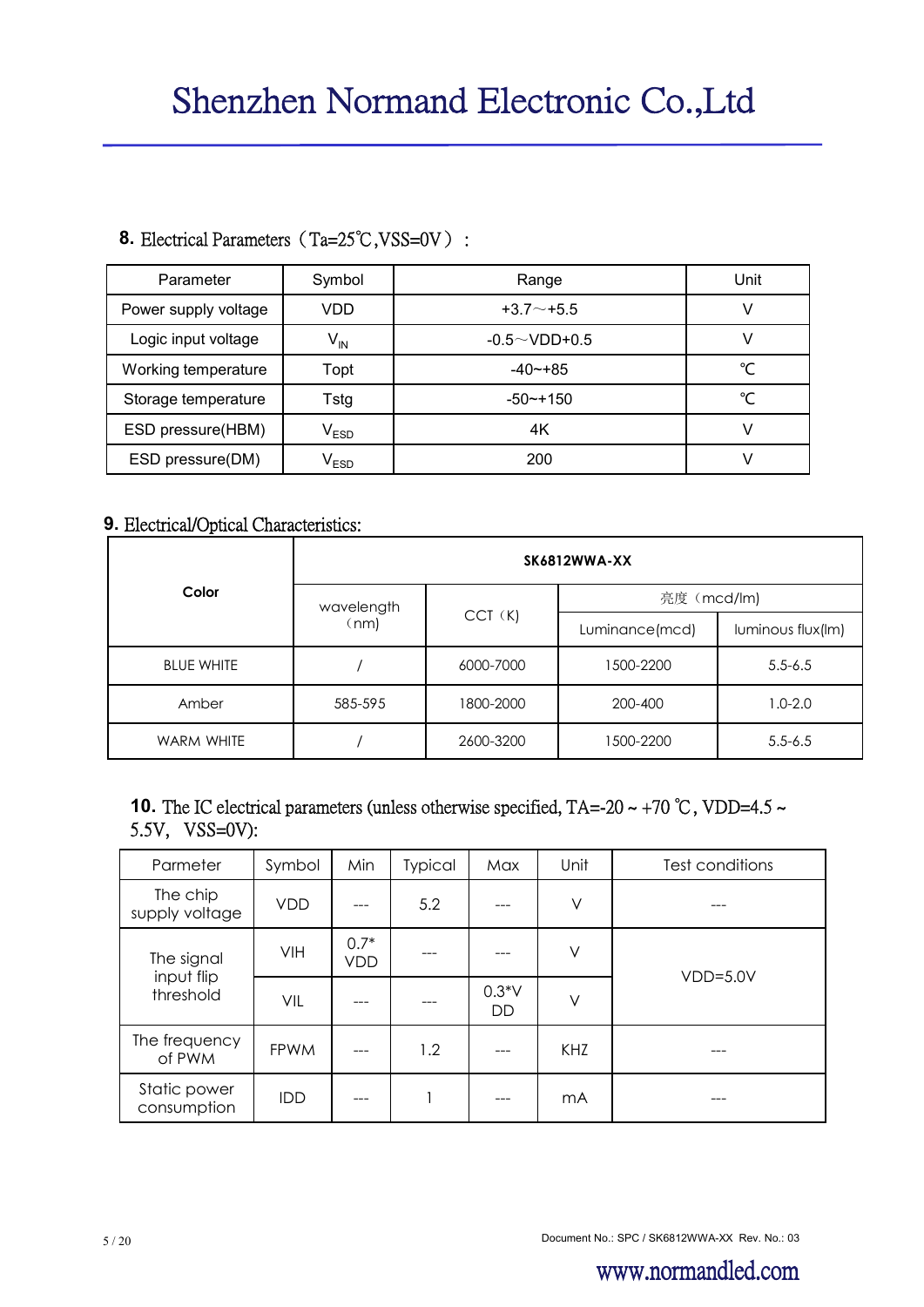| Parameter                         | Symbol      | Min        | Typical | Max                               | Unit | Test conditions        |
|-----------------------------------|-------------|------------|---------|-----------------------------------|------|------------------------|
| The speed of data<br>transmission | fDIN        | KHZ<br>800 |         | The duty ratio of 67%<br>(data 1) |      |                        |
| <b>DOUT</b> transmission<br>delay | TPLH        |            |         | 500                               | ns   | $DIN \rightarrow DOUT$ |
|                                   | <b>TPHL</b> |            |         | 500                               | ns   |                        |
| <b>IOUT Rise/Drop</b>             | Tr          |            | 100     |                                   | ns   | $VDS=1.5$              |
| Time                              | Tf          |            | 100     |                                   | ns   | IOUT=13mA              |

### **11.** The dynamic parameters (Ta=25 ℃):



# **12.** The data transmission time :

|                  | <b>Name</b>                   | Min. | <b>Standard</b><br>value | Max. | Unit    |
|------------------|-------------------------------|------|--------------------------|------|---------|
| T                | Code period                   | 1.20 | --                       |      | μs      |
| <b>T0H</b>       | 0 code, high level time       | 0.2  | 0.32                     | 0.4  | $\mu s$ |
| <b>TOL</b>       | 0 code, low level time        | 0.8  |                          |      | μs      |
| T <sub>1</sub> H | 1 code, high level time       | 0.58 | 0.64                     | 1.0  | $\mu s$ |
| <b>T1L</b>       | 1 code, low level time        | 0.2  | --                       |      | μs      |
| <b>Trst</b>      | Reset code, low level<br>time | >80  | --                       |      | μs      |

1. The protocol uses a unipolar zeroing code. Each symbol must have a low level. Each symbol in this protocol starts with a high level. The high time width determines the "0" or "1" code. .

2. When writing programs, the minimum symbol period is  $1.2 \mu$  s.

3. The high time of "0" code and "1" code should be in accordance with the stipulated range in the above table. The low time requirement of "0" code and "1" code is less than 20  $\mu$  s.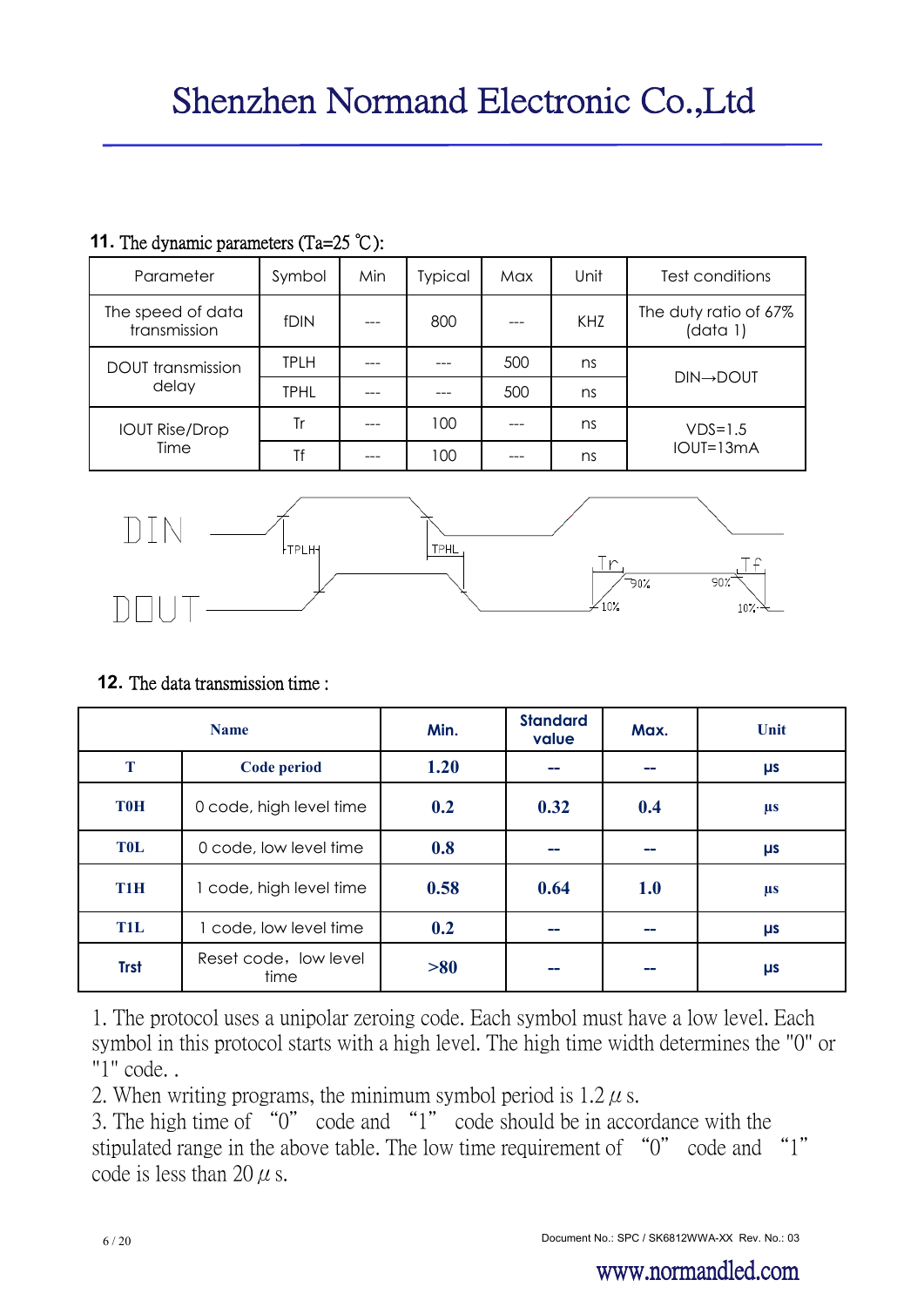**13.** Timing waveform:





Connection mode:



### **14.** The method of data transmission:

|                |                        |               |              | reset code<br>$>= 80us$ |              |                       | reset code   |  |
|----------------|------------------------|---------------|--------------|-------------------------|--------------|-----------------------|--------------|--|
|                | -Data refresh cycle 1- |               |              |                         |              | -Data refresh cycle 2 |              |  |
| D1             | first 24 bit           | second 24 blt | third 24 bit |                         | first 24 bit | second 24 blt         | third 24 bit |  |
|                |                        |               |              |                         |              |                       |              |  |
| D2             |                        | second 24 blt | third 24 bit |                         |              | second 24 blt         | third 24 bit |  |
|                |                        |               |              |                         |              |                       |              |  |
| DЗ             |                        |               | third 24 bit |                         |              |                       | third 24 bit |  |
|                |                        |               |              |                         |              |                       |              |  |
| D <sub>4</sub> |                        |               |              |                         |              |                       |              |  |
|                |                        |               |              |                         |              |                       |              |  |

Note: the D1 sends data for MCU, D2, D3, D4 for data forwarding automatic shaping cascade circuit.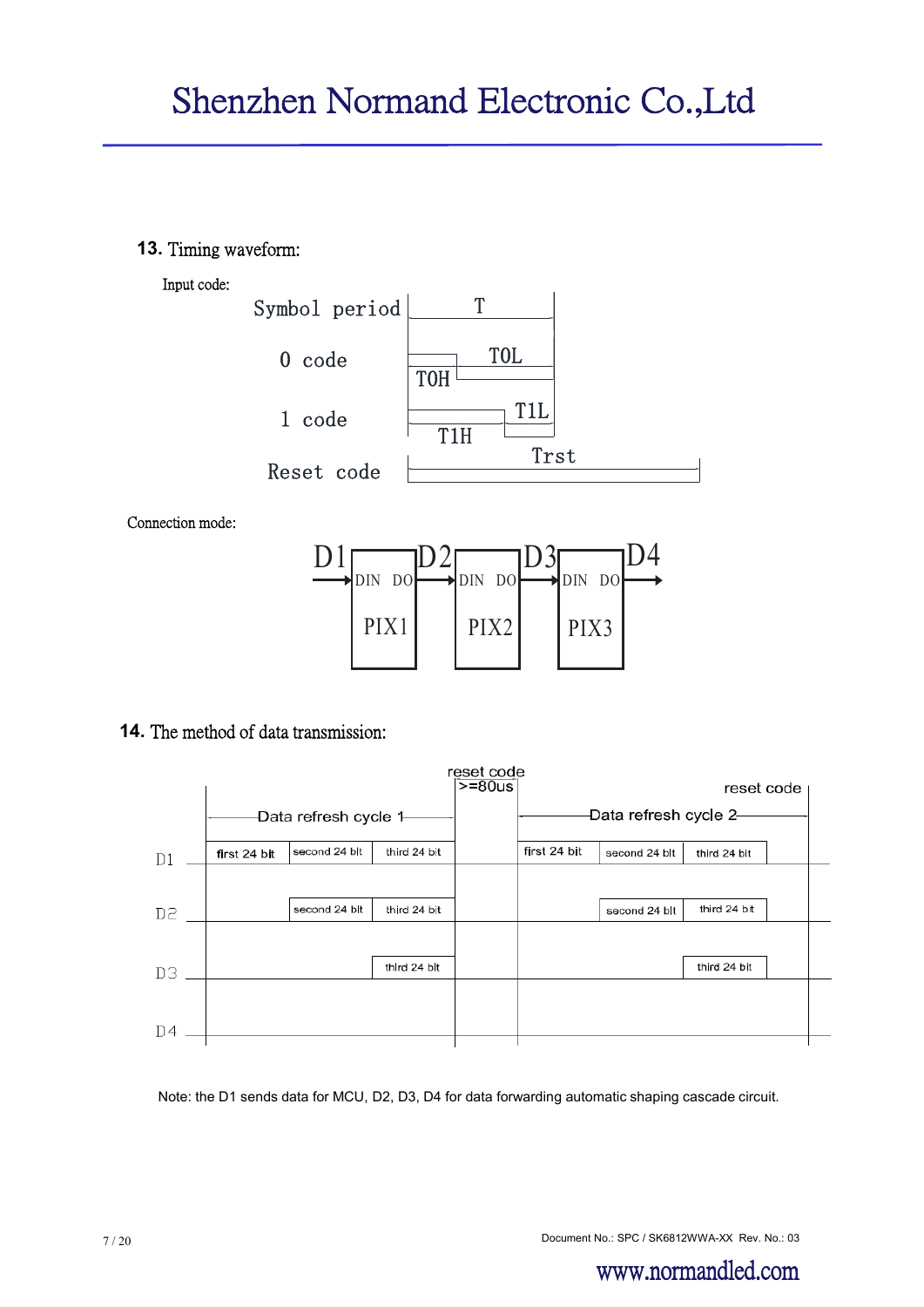#### **15.** The data structure of 24bit:

| │ G7 │ G6 │ G5 │ G4 │ G3 │ G2 │ G1 │ G0 │ R7 │ R6 │ R5 │ R4 │ |  |  |  |  |  |
|---------------------------------------------------------------|--|--|--|--|--|
| R3   R2   R1   R0   B7   B6   B5   B4   B3   B2   B1   B0     |  |  |  |  |  |

Note: high starting, in order to send data (G7 - G6 - ...... ..B0)

#### **16.** The typical application circuit:



In the practical application circuit, the signal input and output pins of the IC signal input and output pins should be connected to the signal input and output terminals. In addition, in order to make the IC chip is more stable, even the capacitance between beads is essential back;

Application: used for soft lamp strip or hard light, lamp beads transmission distance is short, suggested in signal in time the clock line input and output end of each connected in series protection resistors, R1=R0 of about 500 ohms.

Application: for module or general special-shaped products, lamp beads transmission distance is long, because of different wire and transmission distance, in the signal in time clock at both ends of the line on grounding protection resistance will be slightly different; to the actual use of fixed;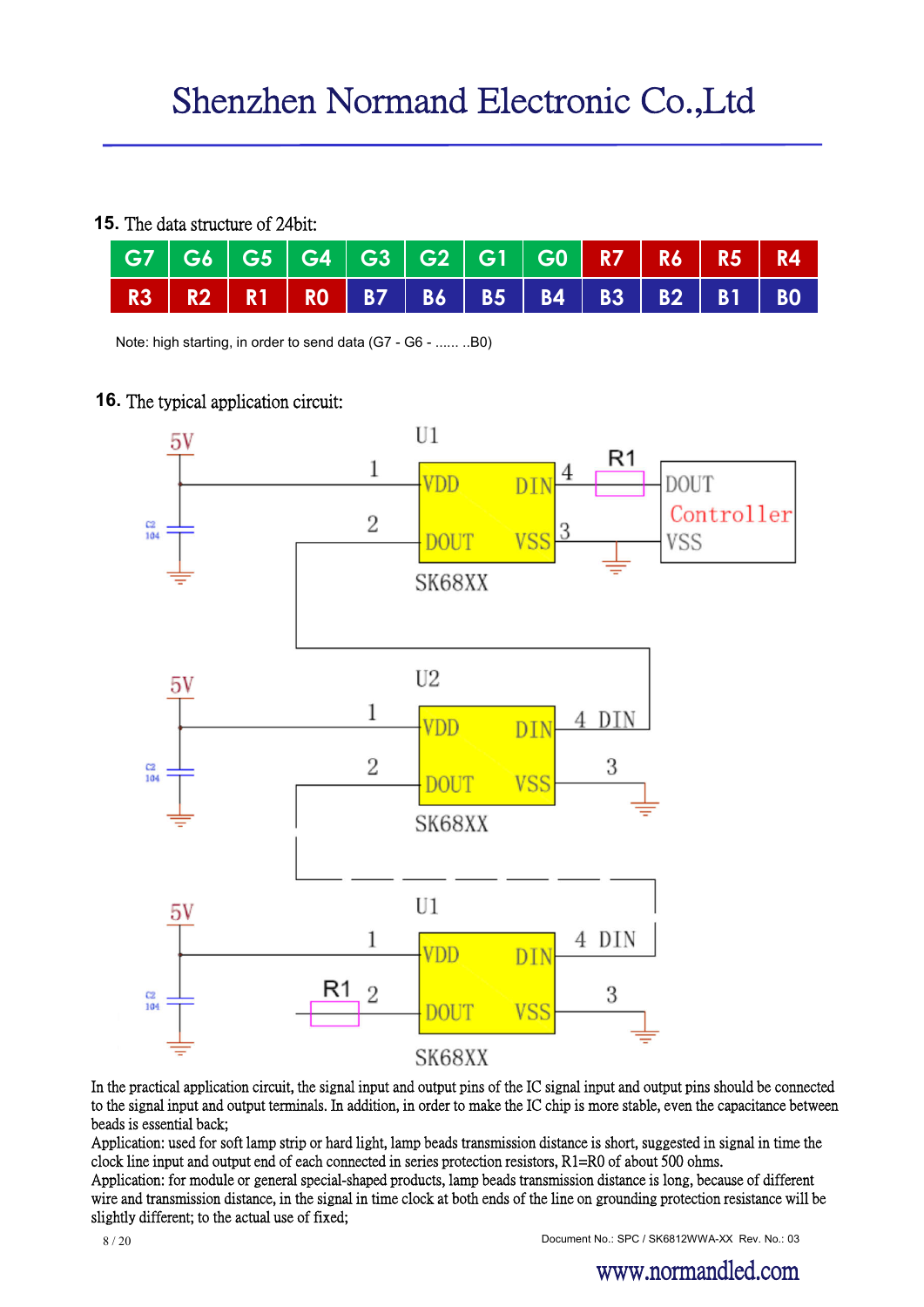#### **17. White Color Temperature Ranks & CIE Color Rank (Refer to CIE 1931 chromaticity diagram)**

| CA        | X1       | Y1      | X2      | Y2      | X3      | Y3      | X4      | Y4      |
|-----------|----------|---------|---------|---------|---------|---------|---------|---------|
| CA        | 0.305649 | 0.30617 | 0.29869 | 0.31022 | 0.30422 | 0.31765 | 0.31118 | 0.3136  |
| CB        | 0.311181 | 0.3136  | 0.30422 | 0.31765 | 0.30975 | 0.32508 | 0.31671 | 0.32103 |
| cc        | 0.316713 | 0.32103 | 0.30975 | 0.32508 | 0.31529 | 0.33252 | 0.32225 | 0.32847 |
| <b>CD</b> | 0.322245 | 0.32847 | 0.31529 | 0.33252 | 0.32082 | 0.33995 | 0.32778 | 0.3359  |
| CE        | 0.327777 | 0.3359  | 0.32082 | 0.33995 | 0.32635 | 0.34738 | 0.33331 | 0.34333 |

**CIE chromaticity coordinates (ANSI Cool White)**

**ANSI Blue White Color bin structures**

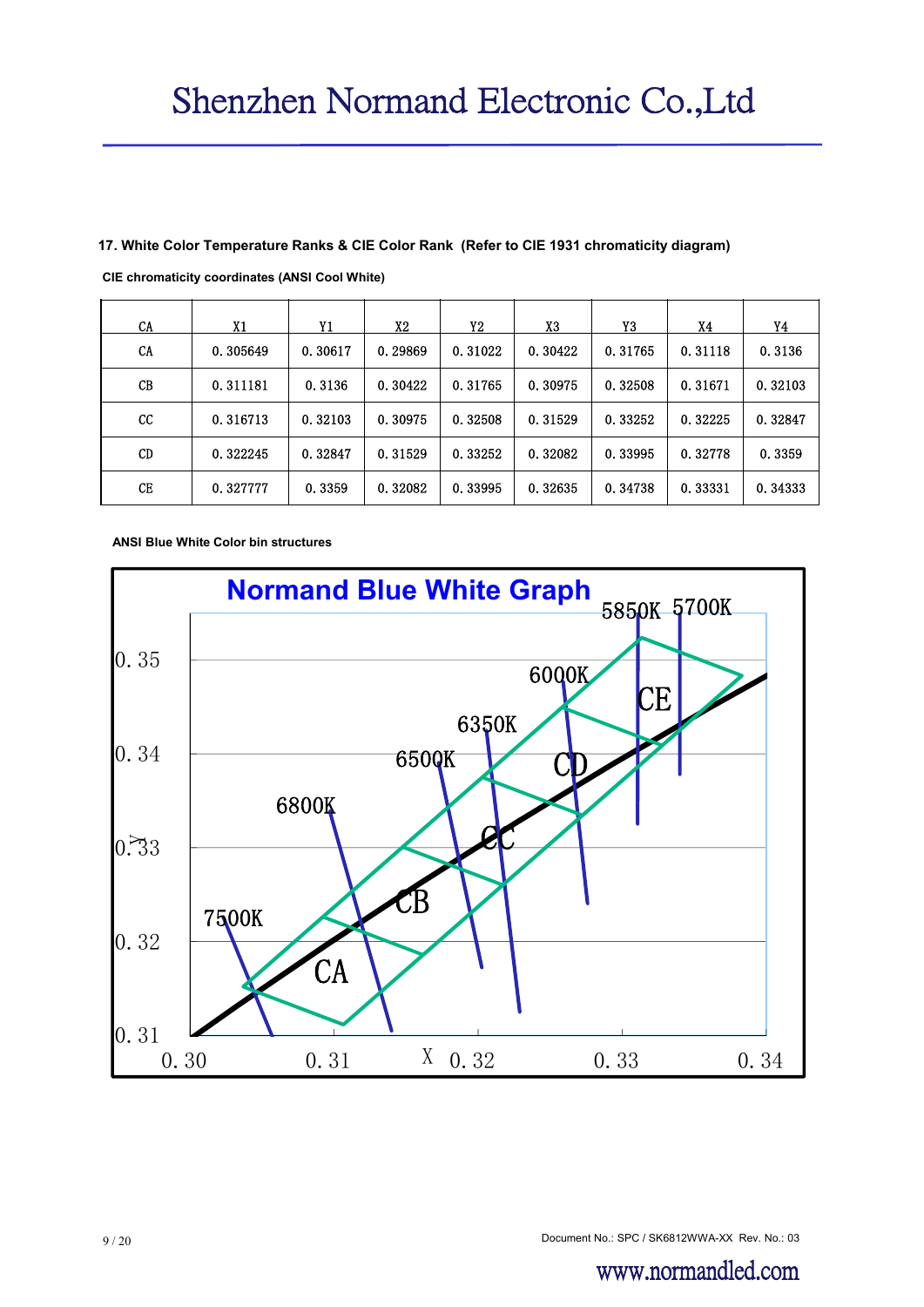| <b>CA</b> | X1    | Y1    | X2    | Y2    | X3    | Y3    | X4    | Y4    |
|-----------|-------|-------|-------|-------|-------|-------|-------|-------|
| KA        | 0.427 | 0.386 | 0.420 | 0.393 | 0.426 | 0.399 | 0.433 | 0.392 |
| KВ        | 0.433 | 0.392 | 0.426 | 0.399 | 0.431 | 0.405 | 0.438 | 0.398 |
| КC        | 0.438 | 0.398 | 0.431 | 0.405 | 0.437 | 0.411 | 0.444 | 0.404 |
| KD        | 0.444 | 0.404 | 0.437 | 0.411 | 0.442 | 0.417 | 0.449 | 0.410 |
| KE        | 0.449 | 0.410 | 0.442 | 0.417 | 0.448 | 0.423 | 0.455 | 0.416 |

#### **CIE chromaticity coordinates (ANSI Warm White)**

**ANSI Warm White Color bin structures**



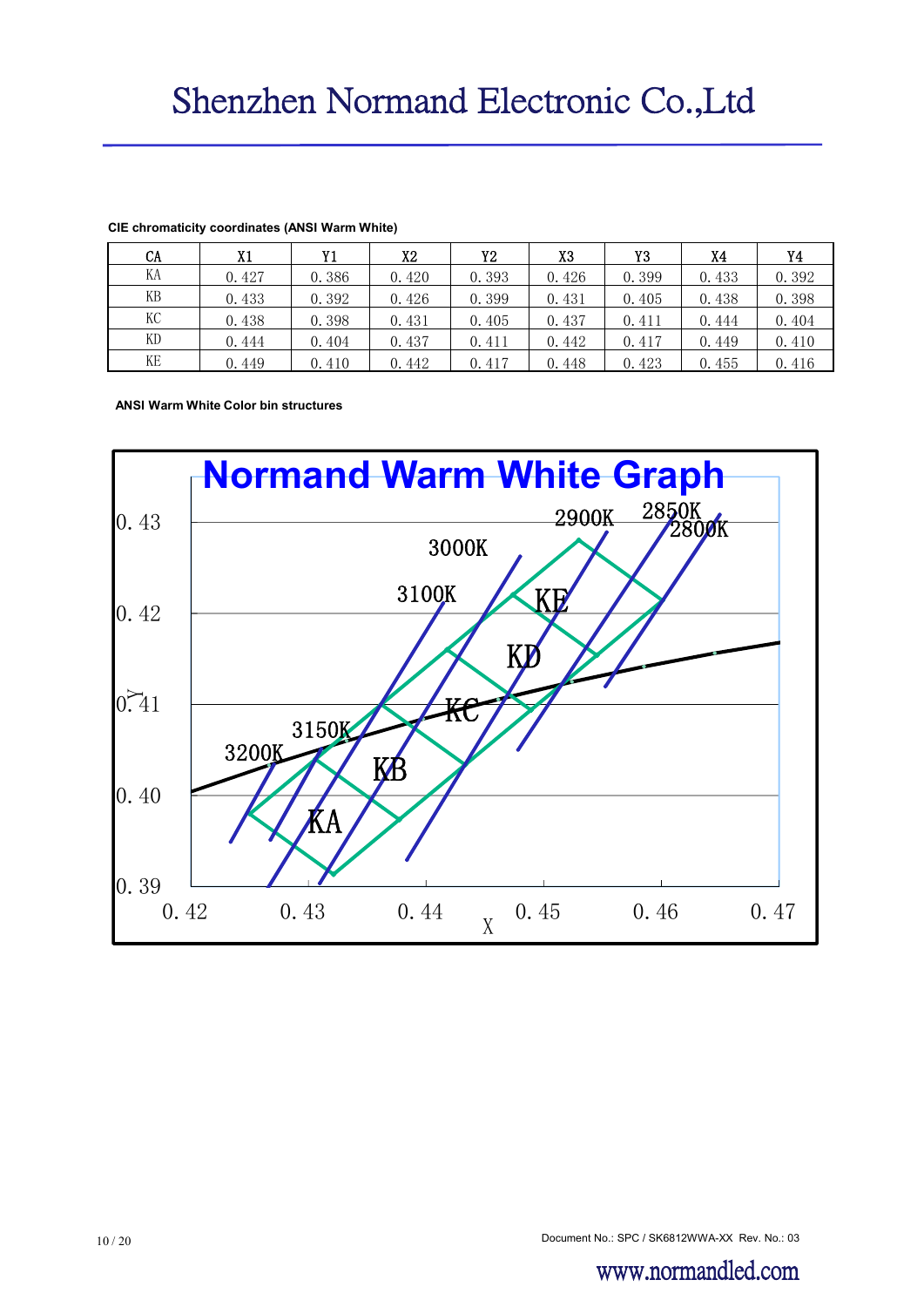# **CIE chromaticity coordinates (Amber)**

| U.A   | $\overline{A}$ |           | v. n | $\overline{A}$ | $\mathbf{v}$ | $\sqrt{2}$<br>v. n |  | v. n | . . |  |
|-------|----------------|-----------|------|----------------|--------------|--------------------|--|------|-----|--|
|       | 0.5923         | 0.394     |      |                |              |                    |  |      |     |  |
| Amber | 0.536          | 449<br>v. |      |                |              |                    |  |      |     |  |
|       | 0.545          | 454<br>v. |      |                |              |                    |  |      |     |  |
|       | 0.6021         | 0.3969    |      |                |              |                    |  |      |     |  |

### **CIE Amber Graph**



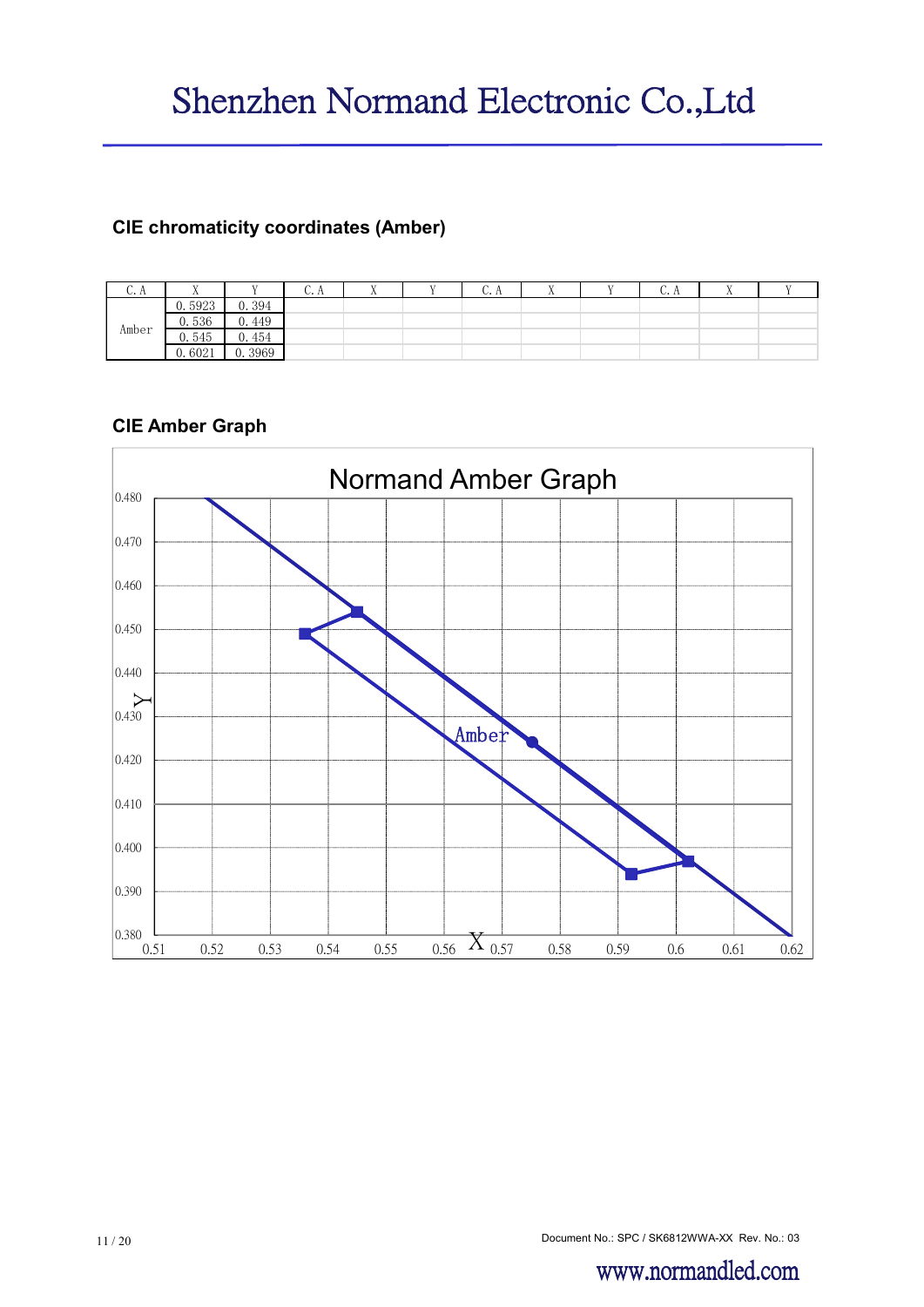#### 18. Standard LED Performance Graph:



Thermal Pad Temperature vs. Relative Light Output



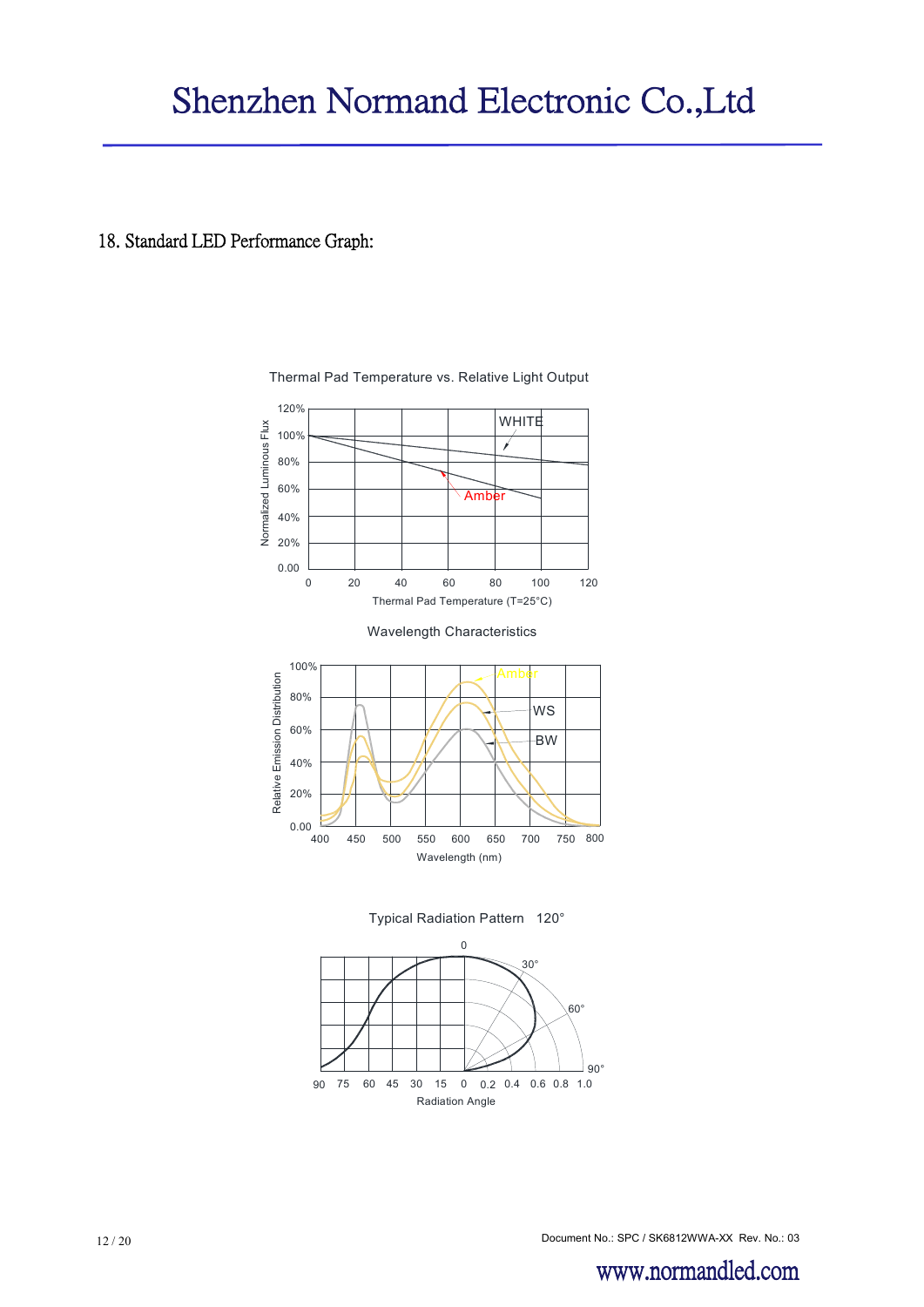**S K 6812W W A -XX**

19. Packaging Standard:

**ATHODE IDENTIFICATION**  $\emptyset$ 1.5  $\triangle$ ₽ ₫  $5\frac{5}{2}$  $\tilde{c}$  $8.0$ **CARRIER TAPE** TAPE FEED DIRECTION COVER TAPE  $\overline{C}$ R E E L(178x12m m ) (INNER 1000pcs LED MAX)  $\triangle$   $\equiv$  S M D P R O D U C T N O .: S K 6812W W A - B W / W S / A E SD POLYETHYLENE BAG Q U AN TITY .: 1000 PC S Lot No.: LW 2017070902-10 W S : 2700-3200K **HAXXX** BW : 6000-7000K<br>A: 1800-2000K **M M M M M M M**<br>DATE:2017-08-04 LABEL SKETCHING  $C$  ARDBOARD (INNER 40 BAG MAX.)

The reel pack is applied in SMD LED. The LEDs are packed in cardboard boxes after packaging in normal or antielectrostatic bags. cardboard boxes will be used to protect the LEDs from mechanical shocks during transportation. The boxes are not water resistant and therefore must be kept away from water and moisture.

Document No.: SPC / SK6812WWA-XX Rev. No.: 03 13 / 20

www.normandled.com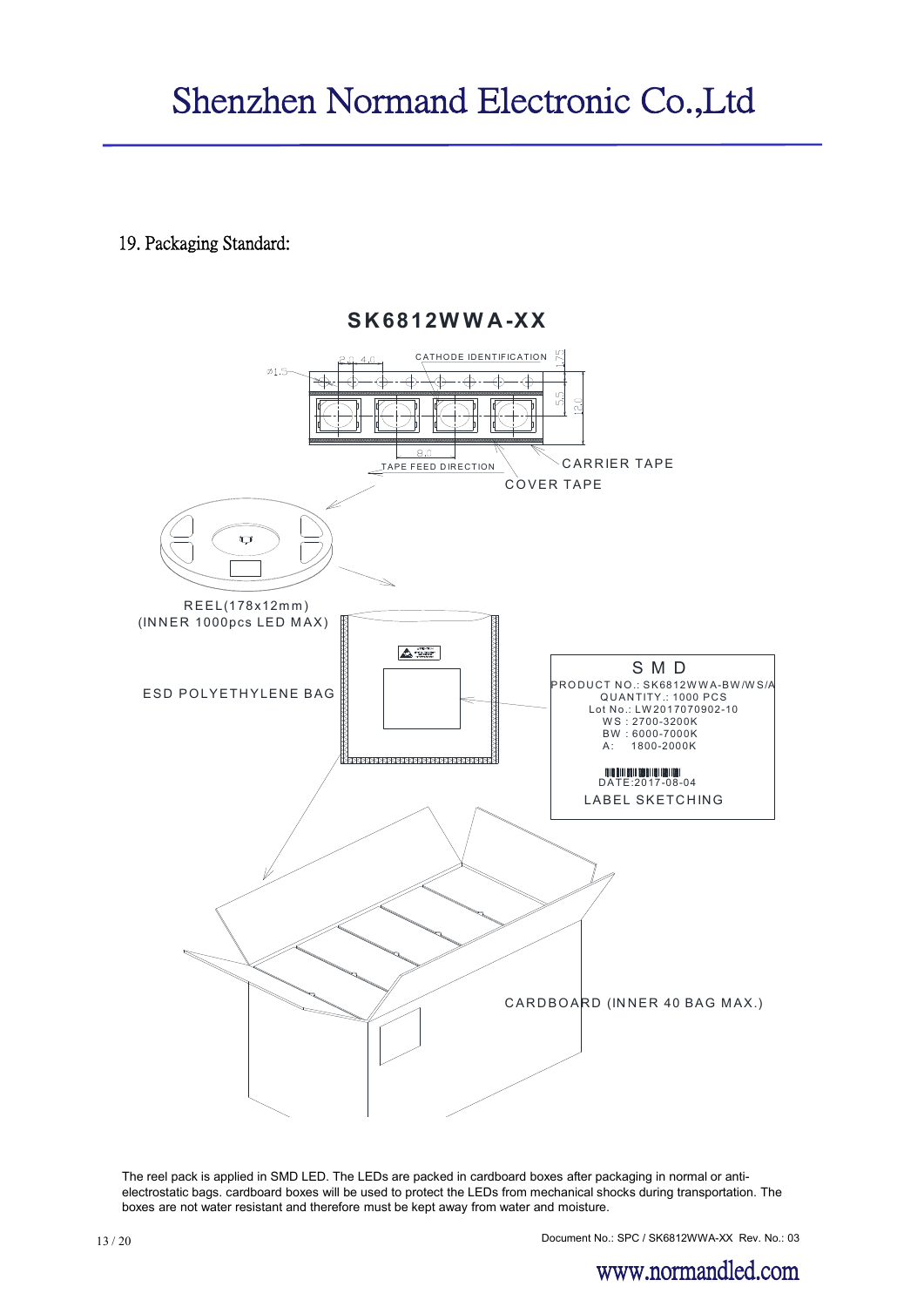# 20. Reliability Test :

| NO.            | Test item                                                  | <b>Test Conditions</b>                                                                                | Reference                       | Criterion |
|----------------|------------------------------------------------------------|-------------------------------------------------------------------------------------------------------|---------------------------------|-----------|
| $\mathbf{1}$   | <b>Thermal Shock</b>                                       | 100 $\pm$ 5° C ~ -40° C $\pm$<br>$5^\circ$ C<br>30min~30min 300 cycles                                | MIL-STD-202G                    | 0/22      |
| $\overline{2}$ | <b>High Temperature</b><br>Storage                         | $Tq = +100^{\circ}C$<br>$1000$ hrs                                                                    | <b>JEITA ED-4701</b><br>200 201 | 0/22      |
| 3              | Low Temperature<br>Storage                                 | $1000$ hrs<br>Ta= $-40^{\circ}$ C                                                                     | <b>JEITA ED-4701</b><br>200 202 | 0/22      |
| $\overline{4}$ | <b>High Temperature</b><br><b>High Humidity</b><br>Storage | Ta=60 $\degree$ C<br>RH=90% 1000hrs                                                                   | <b>JEITA ED-4701</b><br>100 103 | 0/22      |
| 5              | Temperature<br>Cycle                                       | $-55^{\circ}$ C ~ $25^{\circ}$ C ~ 100° C ~ $25^{\circ}$ C<br>30min~5min~30min~5mi<br>n<br>100 cycles | <b>JEITA ED-4701</b><br>100 105 | 0/22      |
| 6              | Resistance to<br>Soldering Heat                            | Tsld = $260^{\circ}$ C, 10sec. 3<br>times                                                             |                                 | 0/22      |
| 7              | Room temp Life<br>Test                                     | 25° C, IF: Typical<br>current, 1000hrs                                                                | JESD22-A<br>108D                | 0/22      |

# Criteria for Judging the Damage:

| <b>Item</b>                                                     |        | <b>Test Condition</b>     | Limit                               |     |  |
|-----------------------------------------------------------------|--------|---------------------------|-------------------------------------|-----|--|
|                                                                 | Symbol |                           | Min                                 | Max |  |
| DC=5V, Typical<br>Luminous<br>IV<br>current<br><b>Intensity</b> |        | Init. Value*0.7           |                                     |     |  |
| Resistance to<br>Soldering Heat                                 |        | DC=5V, Typical<br>current | No dead lights or obvious<br>damage |     |  |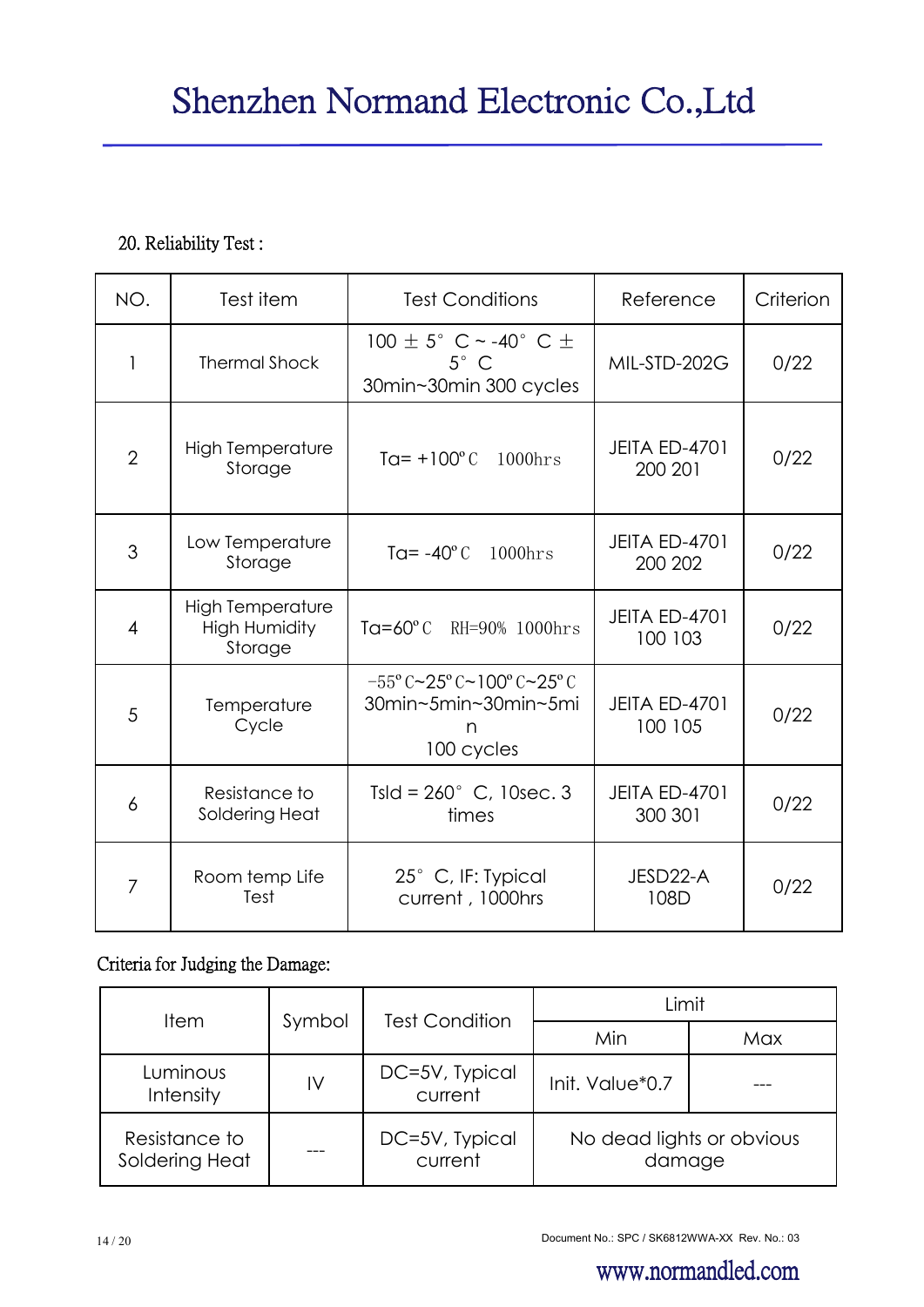# **APPENDIX 1.TOP SMD LED Application Notes**

#### 1. Features

**The Purposes of making Normand's customers and users to have a clear understanding on the ways how to use the LED**.

#### 2. Description

**Generally. The LED can be used the same way as other general purposed semiconductors. When using**

**Normand's TOP SMD LED, the following precautions must be taken to protect the LED.**

#### 3. Cautions

#### 3.1. Dust & Cleaning

- **This emitter has a silicone surface, There are many benefits to the silicone surface in terms of optical properties and improved reliability. However, silicone is a softer material and prone to attract dust. While a minimal amount of dust and debris on the LED will not cause significant reduction in illumination, steps should be taken to keep the emitter free of dust.**
- **These include keeping the LEDs in the manufacturer's package prior to assembly and storing assemblies in an enclosed area after installing the emitters.**
- **Surface condition of this device may change when organic solvents such as trichloroethylene or acetone were applied.**
- **Avoid using organic solvent, it is recommended that isopropyl be used as a solvent for cleaning the LEDs. When using other solvents, it should be confirmed beforehand whether the solvents will dissolve the package and the resin of not.**
- **Do not clean the LEDs by the ultrasonic. When it is absolutely necessary, the influence as ultrasonic cleaning on the LEDs depends on factors such as ultrasonic power. Baking time and assembled condition. Before cleaning, a pre-test should be done to confirm whether any damage to the LEDs will occur.**

#### 3.2. Shipment and storage

- **TOP SMD LED is a humidity sensor, the LED packaging in the aluminum bag is to avoid the LED in the transport and storage of moisture absorption, in the bag with a desiccant to absorb the moisture inside the bag. If the LED absorbs water vapor, then in the LED over reflow, in the high temperature state, into which the rapid expansion of gas vaporization and produce a greater internal stress, so that the material crack, layered or damaged bonding wire , Resulting in product failure.**
- **TOP SMD LED with a moisture-proof anti-static aluminum foil bag packaging, handling should avoid the process of squeezing, piercing the case of bags, and do the necessary anti-static protective measures; promise products on the line before the leak or broken, Please stop the use of direct use of the product; , Resulting in product failure;**
- **Such as before the material has been found to prevent moisture-proof aluminum foil bags have been opened, damaged, perforated can be returned to the original re-dehumidification, must not be on-line use;**

**The humidity level of this product is LEVEL5a.**

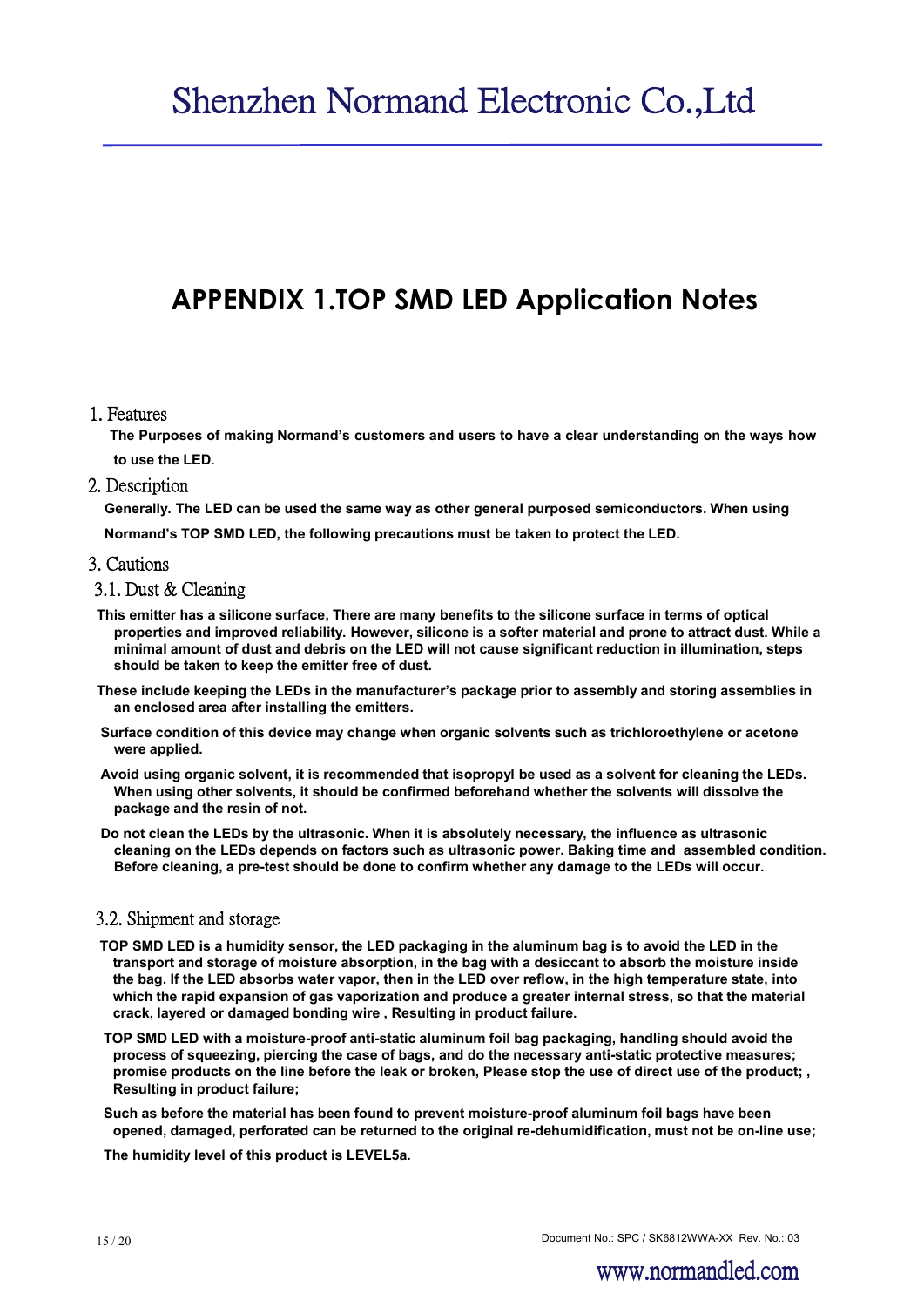|                       | Workshop lifespan after open the packaging |                     |  |  |  |
|-----------------------|--------------------------------------------|---------------------|--|--|--|
| <b>Moisture proof</b> | Time                                       | condition           |  |  |  |
| <b>LEVEL1</b>         | unlimited                                  | ≤30°C/85 % RH       |  |  |  |
| LEVEL2                | 1 year                                     | ≤30°C/60 % RH       |  |  |  |
| LEVEL2a               | Weeks<br>4                                 | ≤30°C/60 % RH       |  |  |  |
| <b>LEVEL3</b>         | 168 Hours                                  | ≤30°C/60 % RH       |  |  |  |
| <b>LEVEL4</b>         | 72 Hours                                   | ≤30°C/60 % RH       |  |  |  |
| <b>LEVEL5</b>         | 48 Hours                                   | ≤30°C/60 % RH       |  |  |  |
| LEVEL5a               | 24 Hours                                   | $\leq$ 30°C/60 % RH |  |  |  |
| <b>LEVEL6</b>         | Take off and use immediately               | ≤30°C/60 % RH       |  |  |  |

#### Chart 1:Definition of material's MSL prescribed by IPC/JEDECJ-STD-020E

#### 3.3. Storage before unsealing

**In order to avoid the moisture barrier caused by the reliability of the failure problem, need to do LED products SMT pre-storage and moisture-proof measures;**

**If the moisture-proof bag is not open, the TOP SMD element will be stored for less than 2 months at <30** ° **C / 60% RH; (Note: The label date is the same and the packing is not leaked. Discoloration under the premise of use; for different moisture-proof grade materials or packaging to save the time there is a certain difference, the specific preservation time to the specification book or packaging tips prevail); recommended in the unassembled do not open the moisture before the bag;**

#### 3.4. Control after the packing bag is opened

**After opening the moisture-proof bag, please read the moisture-proof bag inside the humidity indicator card in the moisture-proof beads into pink to confirm moisture in the moisture bag is too much, according to the color of the ball to determine whether the bag material on-line operation; And the material after opening the package should be strictly controlled in the table 1 as specified by the maximum temperature and humidity and operating time allowed, as long as the material exposed in the environment described in Table 1, the need to accumulate its use in the workshop time. Open the bag and paste the material on the PCB board, should be completed within 0.5H welding work, do not recommend the material attached to the PCB, a long time stay in the workshop does not carry out SMT work; Caused by adverse water within the lead;**

#### 3.5. Definition of humidity card

**Open the package after the TOP SMD LED bag inside the humidity card color instructions are as follows:**

- **A. If the moisture card 10% of the moisture-proof beads into pink, other files for the blue, this situation, LED can be used directly;**
- **B. If the humidity card moisture-proof beads 10%, 20% at all become pink, in fact, the file is blue, this situation, the need for low-temperature components dehumidification;**
- **C. If the humidity card moisture-proof beads 10%, 20%, 30% more than three are turned pink, in this case, the customer needs to return the material to our company for high humidity dehumidification, re-packaging before use;**

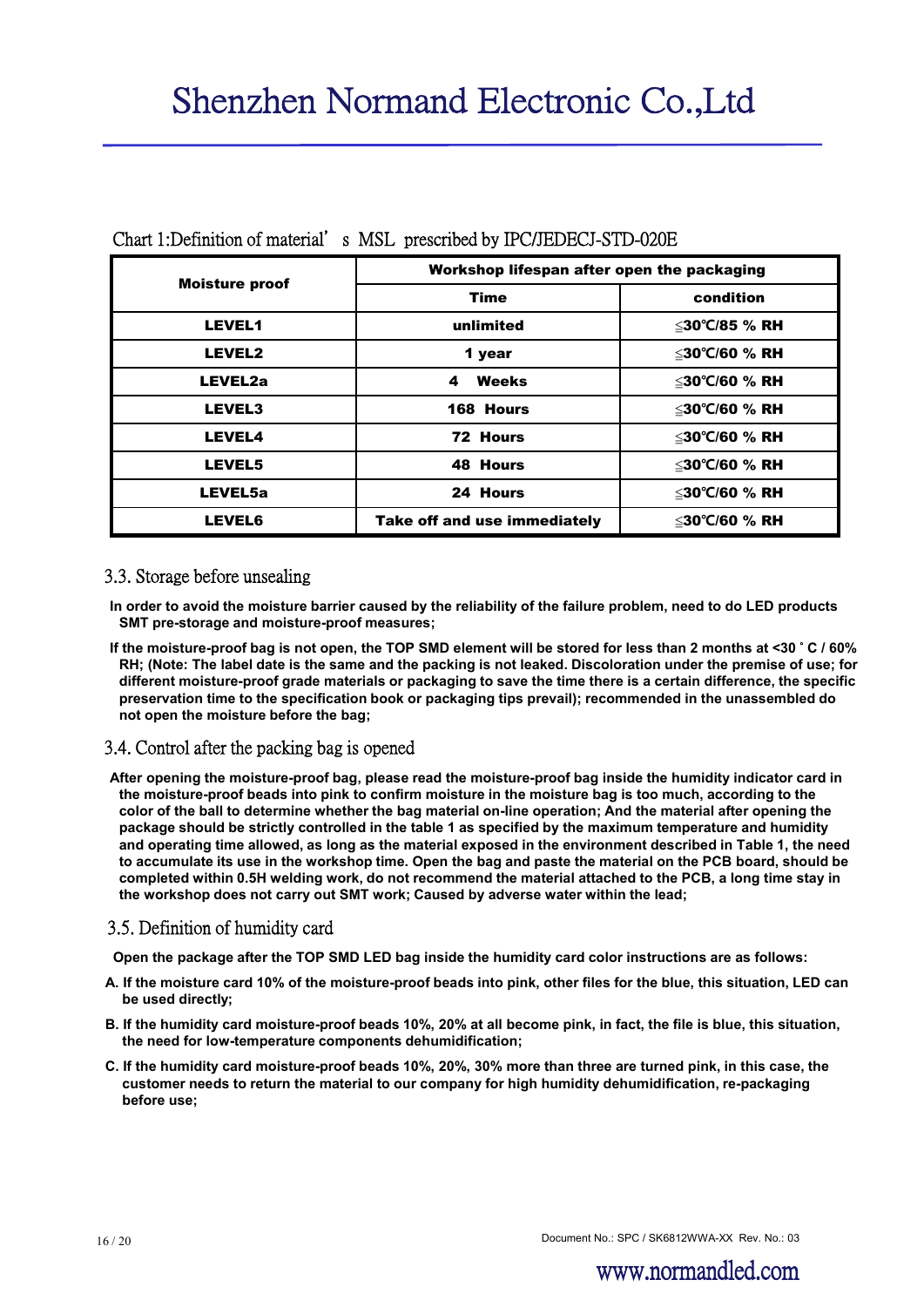

Humidity indicator tums pink in 10% 20% 30%

- 3.6. Unwanted material moisture-proof storage and moisture-proof control of finished material
	- **If a roll of SMDs is not used at once and the plant temperature and humidity are within the defined conditions (<30** ° **C / 60% RH), the exposure time of the element in the air does not exceed 2H, the remaining material should be carried out together with the desiccant Vacuum sealed, otherwise, the material must be low-wet baking dehumidification; dehumidified material can be re-packaged to re-start the calculation time;**

**Perform moisture control on SMDs components that have been assembled**

- **A. After the components have been assembled to the PCB board no longer need to go through the high temperature process or reflow process, it will not be special treatment;**
- **B. Do not need to do the necessary dehumidification work before making the appropriate protection process, bake in 70 ℃** ± **5 ℃ oven baking for less than 12 hours, To remove the product in the detection and aging process exposed to moisture in the air to avoid the product in the protective treatment, the package in the material surface of the moisture will slowly invade the product, will cause product failure;**
- **C. For products that require secondary SMT process or high temperature, they should be subjected to the necessary moisture treatment before secondary welding, after exposure to (<30** ° **C / 60% RH) , The maximum length of not more than 2H, Connaught second high temperature process separated by a long time, then a welding material must be necessary dehumidification work (70 ℃** ± **5 ℃ oven baking no less than 12 hours), and then pumping Vacuum storage; or the first product stored in the oven or with a desiccant container, the second high-temperature process before doing dehumidification work (70 ℃** ± **5 ℃ in the oven baking no less than 12 hours) , To ensure that products in the high temperature before the process is not damp;**

**Low-temperature baking conditions: 70** ° **C** ± **5** ° **C baking not less than 12 hours high temperature baking conditions: 130** ° **C** ± **5** ° **C baking not less than 6 hours (lamp beads must be split into particles)**

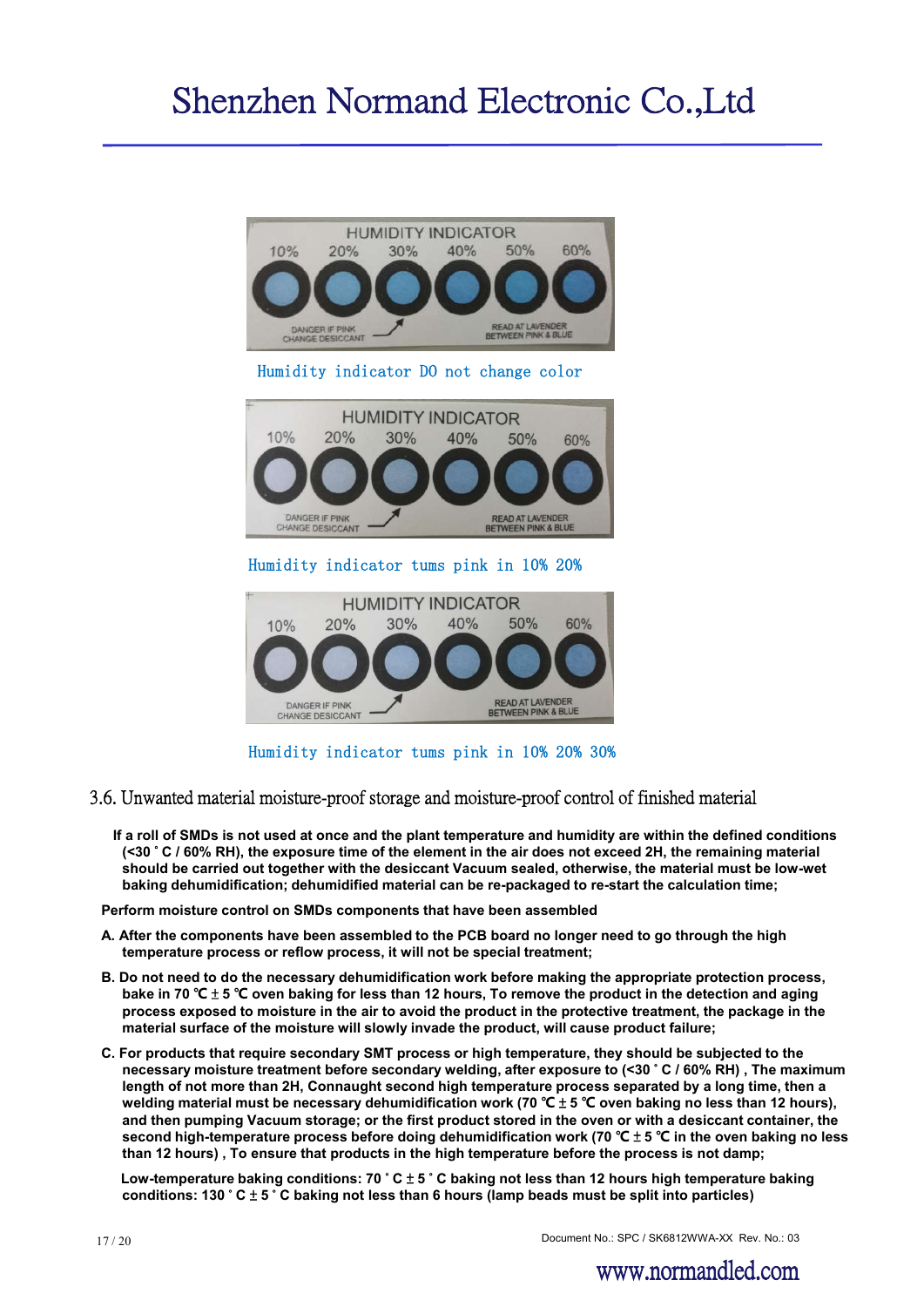#### 3.7. Reflow Soldering Characteristics

**In testing, Normand has found S50 LEDs to be compatible with JEDEC J-STD-020E,using the parameters listed below. As a general guideline Normand recommends that users follow the recommended soldering profile provided by the manufacturer of solder paste used.**

**Note that this general guideline is offered as a starting point and may require adjustment for certain PCB designs and Configurations of reflow soldering equipment.**



|  | ır r | ı |  |
|--|------|---|--|
|  |      |   |  |

| <b>Profile Feature</b>                               | Lead-Based Solder         | Lead-Free Solder          |
|------------------------------------------------------|---------------------------|---------------------------|
| Average Ramp-Up Rate (Ts $_{max}$ to Tp )            | 3°C/second max.           | 3°C/second max.           |
| Preheat: Temperature Min (Ts $_{\text{min}}$ )       | $100^{\circ}$ C           | 150°C                     |
| Preheat: Temperature Min (Ts $_{\rm{max}}$ )         | $150^{\circ}$ C           | $200^{\circ}$ C           |
| Preheat: Time ( ts $_{min to}$ ts $_{max}$ )         | 60-120 seconds            | 60-180 seconds            |
| Time Maintained Above: Temperature (T <sub>1</sub> ) | 183 $°C$                  | 217 $°C$                  |
| Time Maintained Above: Time (t,)                     | $60-150$ seconds          | 60-150 seconds            |
| Peak/Classification Temperature (T,)                 | 215 $°C$                  | 240 °C                    |
| Time Within 5°C of Actual Peak Temperature (tp)      | $<$ 10 seconds            | <10 seconds               |
| <b>Ramp-Down Rate</b>                                | $6^{\circ}$ C/second max. | $6^{\circ}$ C/second max. |
| Time 25 °C to Peak Temperature                       | <6 minutes max.           | <6 minutes max.           |

Note: All temperatures refer to topside of the package, measured on the package body surface.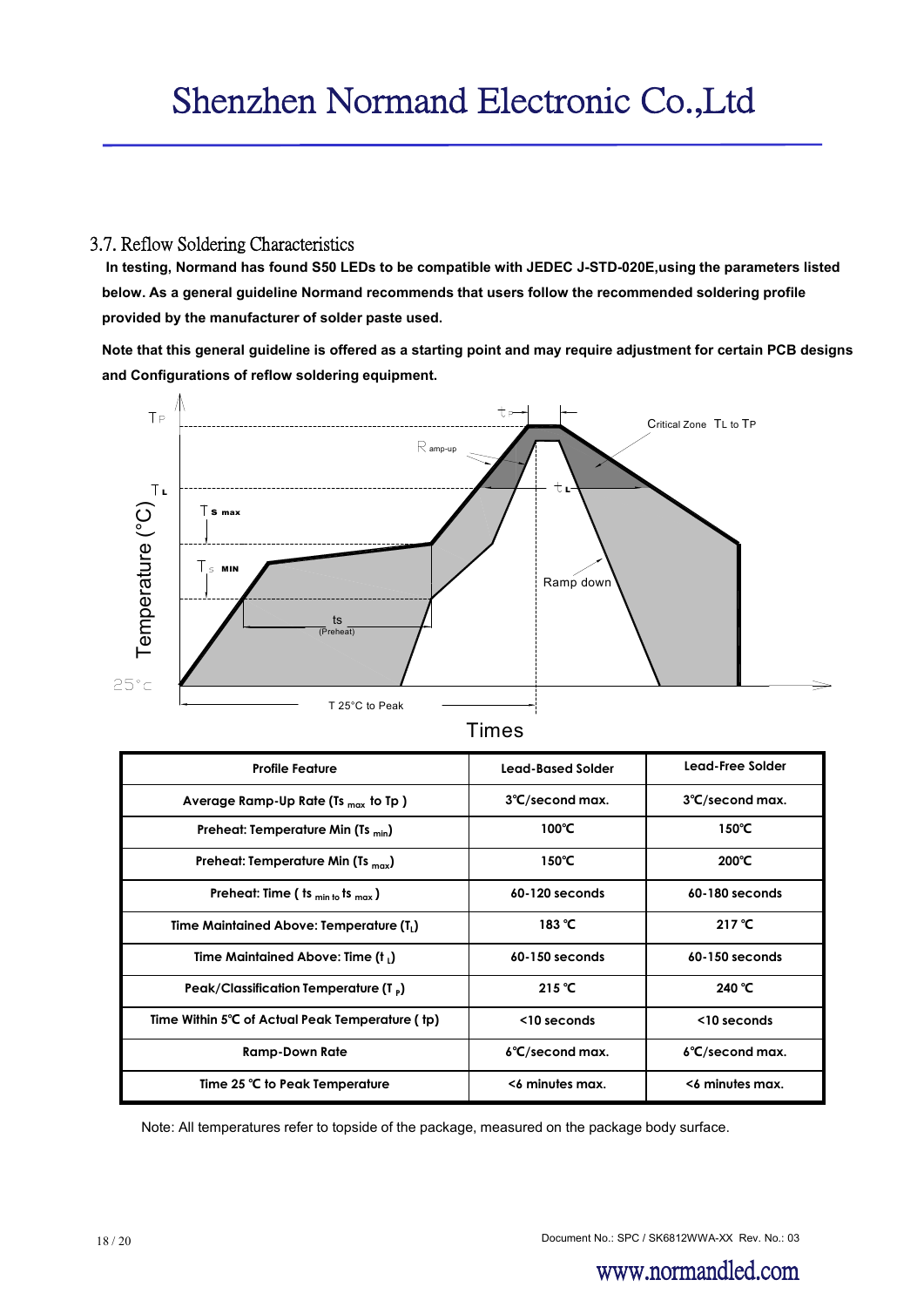#### 3.8 General design requirements :

. SMT nozzle requirements: (red circle refers to the nozzle diameter)



**OK (nozzle diameter is greater than the light bulb area**



**NG (nozzle diameter is less than the light beads light area)**

. **Material to take way: with tweezers folder material, can not press the colloid or sharp objects to touch the colloid, the material can not be stacked;**

a.Correct handling

b. Wrong handling and wrong display after assembling



. **Products in the PCB layout design, for the soft sheet, and 0.5T below the plate, the pad direction should be perpendicular to the direction of PCB extension to reduce the PCB board bending stress generated in the LED pin, resulting in LED products Due to stress acting tensile failure;**

#### 3.9 Heat Generation:

**Thermal design of the end product is of paramount importance. Please consider the heat generation of the LED when making the system design. The coefficient of temperature increase per input electric power is affected by the thermal resistance of the circuit board and density of LED placement on the board, as well as components. It is necessary to avoid in tense heat generation and operate within the maximum rating given in this specification. The operating current should be decided after considering the ambient maximum temperature of LEDs** 

**The maximum working temperature of the product is not easy to exceed 40** ° **C ( ≤ 40** ° **C, refers to the product pin at the operating temperature)**